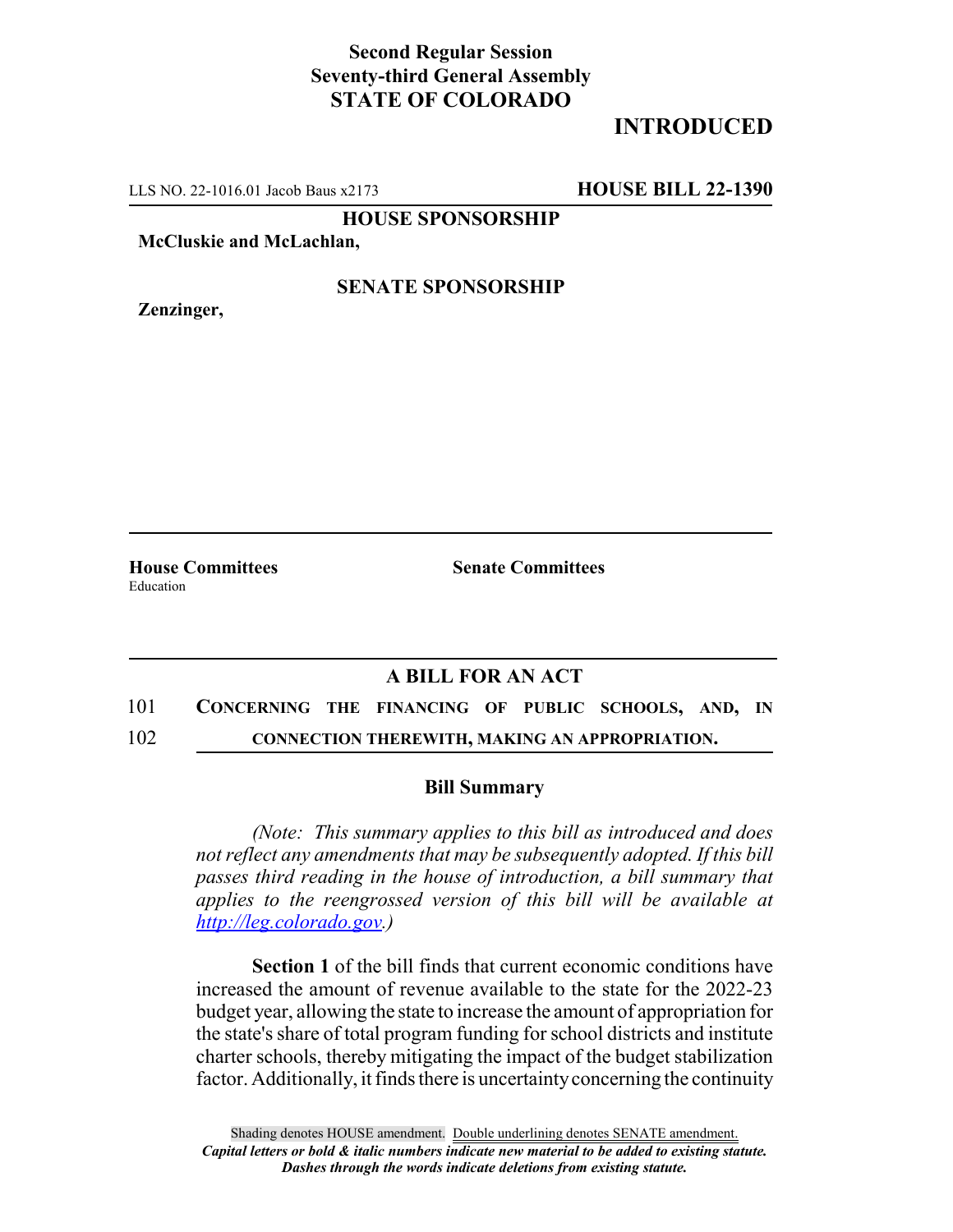and longevity of these current economic conditions and the reliability of continuing high property values and increased revenue.

**Section 2** of the bill:

- Increases the statewide base per pupil funding for the 2022-23 budget year by \$252.88, to account for inflation of 3.5%, to a new statewide base per pupil funding amount of \$7,478.16; and
- Sets the total program funding for the 2022-23 budget year for all school districts and institute charter schools after application of the budget stabilization factor to not less than \$8,420,114,162.

**Section 3** of the bill permits a public school one additional year to discontinue the prohibited use of an American Indian mascot if the public school was first notified of the prohibited use on or after January 1, 2022.

**Section 4** of the bill extends by one year the requirement for a board of cooperative services (BOCES) to obtain written permission from the school district in which a school operates or is located if the BOCES intends to authorize the school and the school is physically located within the geographic boundaries of a school district that is not a member of the BOCES.

**Section 5** of the bill extends by one year the ability for local education providers to carry forward more than 15% of per-pupil intervention money received pursuant to the "Colorado READ Act".

**Sections 6 and 7** of the bill extend by one year the local accountability system grant program and the requirement that the department of education (department) contract with an external evaluator to evaluate the implementation of the local accountability systems. The bill makes an appropriation for this evaluation.

**Section 8** of the bill extends by one year the completion of the pilot program to develop and use screening and identification processes and intervention strategies for early identification of and support for students enrolled in kindergarten through third grade who may have dyslexia.

**Section 9** of the bill states that, if a school district permits a student whose parent or guardian is a resident of the state but not a resident of the district to attend school in the district, the school district shall not require the parent, guardian, or student to pay tuition to attend school in the district, regardless of when during the school year, or under what circumstances, the student enrolls in or attends school in the district.

**Section 10** of the bill authorizes financial assistance through the educator recruitment and retention program to be used for applicants agreeing to teach for 3 years in educator shortage areas in the state.

**Section 11** of the bill permits a vendor that contracts with the department to develop a quality teacher recruitment program, and commits to satisfying the requirement to match 100% of the money paid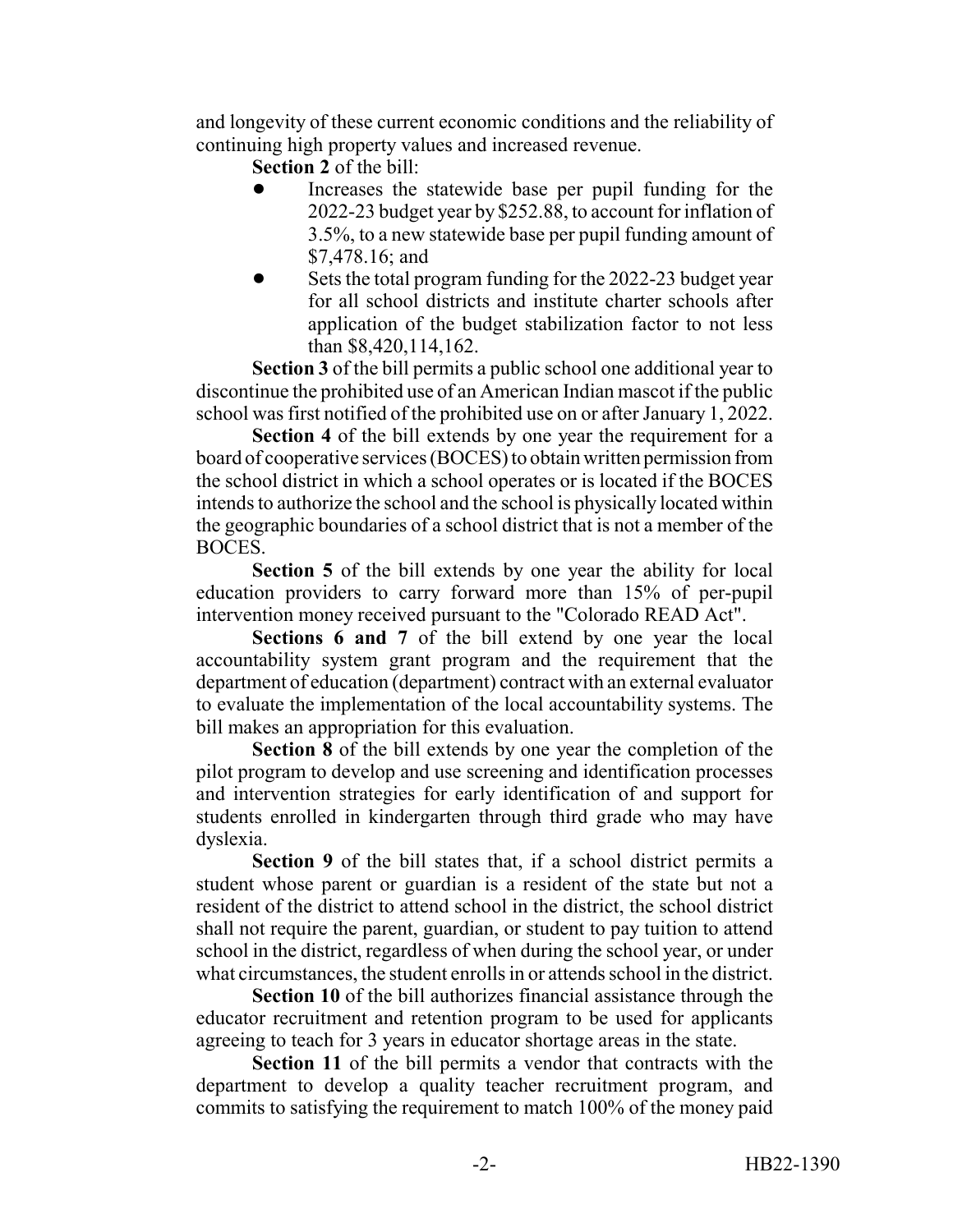by the department for the contract through gifts, grants, or donations from private donors, to also accept gifts, grants and donations from school districts.

**Section 12** of the bill removes the department's authority to annually reallocate money among participating schools under the local school food purchasing program.

**Sections 13 to 16** of the bill extend by one year the K-5 social and emotional health pilot program and amend the requirements for school mental health professionals participating in the pilot program.

**Section 17** of the bill permits 20% of the money appropriated for the Colorado imagination library program to be used by the contractor for operating costs.

**Section 18** of the bill requires the state auditor to grant an extension of the time to meet auditing requirements for the 2021-22 budget year for rural and small rural school districts that can demonstrate difficulty in retaining an auditor, in lieu of prohibiting the release of tax revenue for the school districts.

1 *Be it enacted by the General Assembly of the State of Colorado:*

2 **SECTION 1. Legislative declaration.** (1) The general assembly 3 finds and declares that:

4 (a) The annual total program funding of Colorado's schools is a 5 collaborative effort between school districts and the state;

 (b) In recent years, the stabilization of the state budget has required a reduction in the amount of the annual appropriation to fund the state's share of total program funding for all school districts and institute charter schools. This reduction is commonly referred to as the "budget stabilization factor".

 (c) The school districts' share of total program funding is primarily derived from nonresidential and residential property tax revenue. Colorado's current economic conditions, which are driving significant increases in property values, are generally increasing the school districts' share of total program funding and consequently decreasing the state's share of total program funding.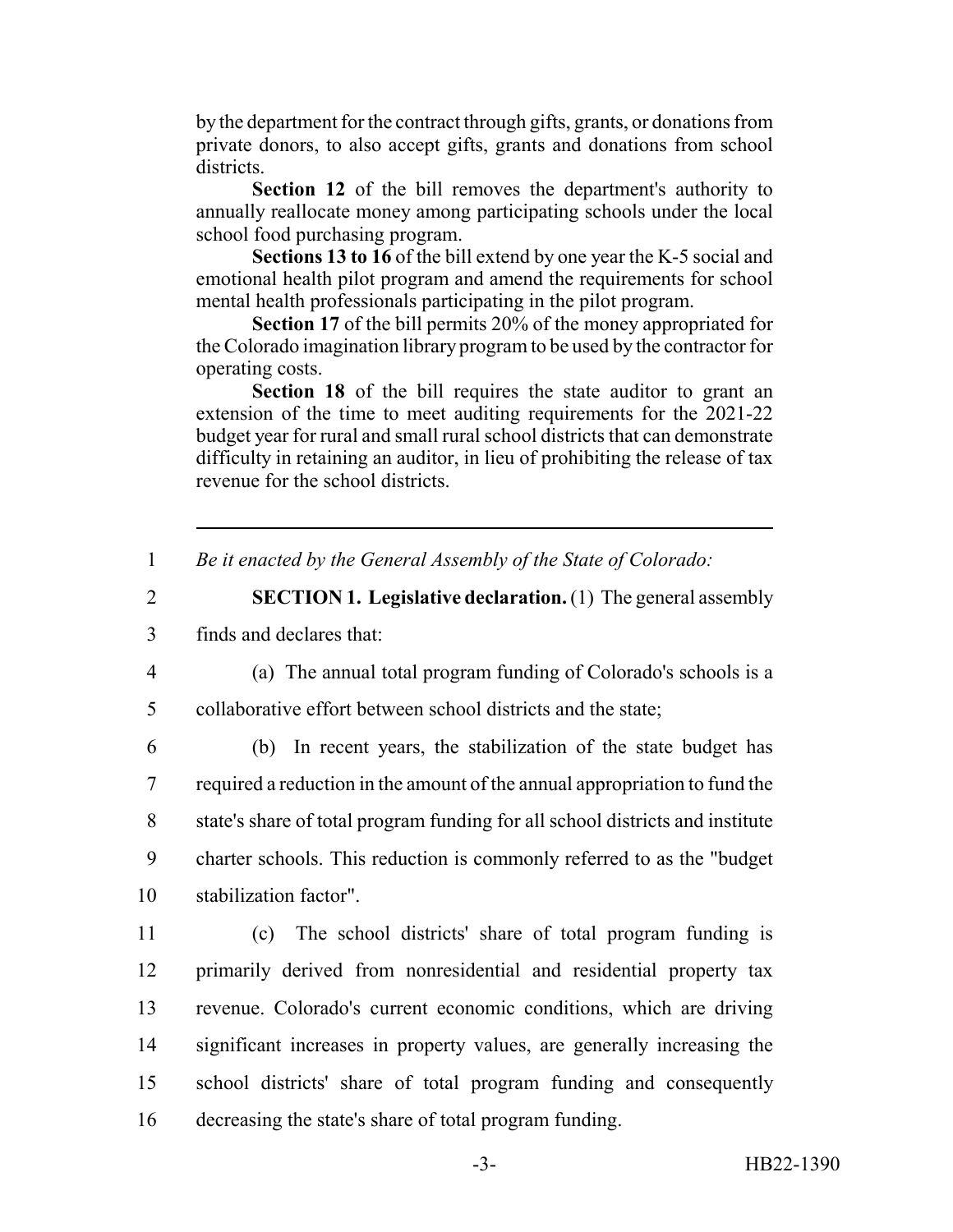(d) The current economic conditions have also increased the amount of revenue available to the state for the 2022-23 budget year, allowing the state to significantly increase the amount of appropriation for the state's share of total program funding for school districts and institute charter schools, thereby mitigating the impact of the budget stabilization factor; and

 (e) There is, however, a great deal of uncertainty concerning the continuity and longevity of these current economic conditions and whether high property values and increased revenue will continue.

 (2) Therefore, the general assembly declares that it is committed to continuing the efforts to reduce the budget stabilization factor in subsequent budget years to the degree possible, subject to the continuing high levels of property values and changing economic conditions.

 **SECTION 2.** In Colorado Revised Statutes, 22-54-104, **add** 15 (5)(a)(XXIX) and  $(5)(g)(I)(M)$  as follows:

 **22-54-104. District total program - definitions.** (5) For purposes of the formulas used in this section:

 (a) (XXIX) FOR THE 2022-23 BUDGET YEAR, THE STATEWIDE BASE PER PUPIL FUNDING IS \$7,478.16, WHICH IS AN AMOUNT EQUAL TO 20 \$7,225.28, SUPPLEMENTED BY \$252.88 TO ACCOUNT FOR INFLATION.

 (g) (I) For the 2010-11 budget year and each budget year thereafter, the general assembly determines that stabilization of the state budget requires a reduction in the amount of the annual appropriation to fund the state's share of total program funding for all districts and the funding for institute charter schools. The department of education shall implement the reduction in total program funding through the application 27 of a budget stabilization factor as provided in this subsection  $(5)(g)(I)$ .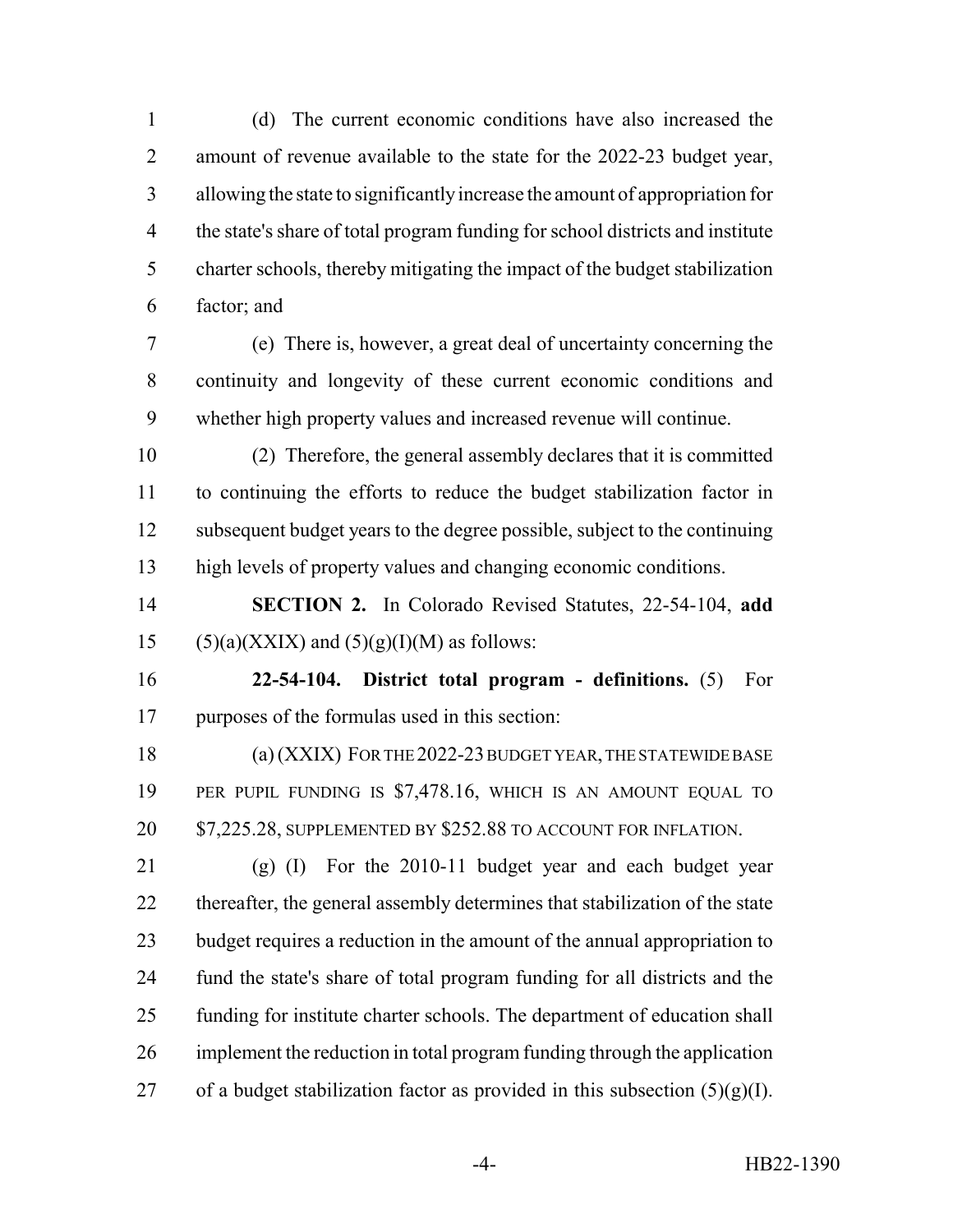For the 2010-11 budget year and each budget year thereafter, the department of education and the staff of the legislative council shall determine, based on budget projections, the amount of such reduction to ensure the following:

 (M) THAT, FOR THE 2022-23 BUDGET YEAR, THE SUM OF THE TOTAL PROGRAM FUNDING FOR ALL DISTRICTS, INCLUDING THE FUNDING FOR INSTITUTE CHARTER SCHOOLS, AFTER APPLICATION OF THE BUDGET STABILIZATION FACTOR, IS NOT LESS THAN EIGHT BILLION FOUR HUNDRED TWENTY MILLION ONE HUNDRED FOURTEEN THOUSAND ONE HUNDRED SIXTY-TWO DOLLARS (\$8,420,114,162); EXCEPT THAT THE DEPARTMENT OF EDUCATION AND THE STAFF OF THE LEGISLATIVE COUNCIL SHALL MAKE MID-YEAR REVISIONS TO REPLACE PROJECTIONS WITH ACTUAL FIGURES, 13 INCLUDING BUT NOT LIMITED TO ACTUAL PUPIL ENROLLMENT, ASSESSED VALUATIONS, AND SPECIFIC OWNERSHIP TAX REVENUE FROM THE PRIOR YEAR, TO DETERMINE ANY NECESSARY CHANGES IN THE AMOUNT OF THE REDUCTION TO MAINTAIN A TOTAL PROGRAM FUNDING AMOUNT FOR THE APPLICABLE BUDGET YEAR THAT IS CONSISTENT WITH THIS SUBSECTION (5)(g)(I)(M). FOR THE 2023-24 BUDGET YEAR, THE DIFFERENCE BETWEEN CALCULATED STATEWIDE TOTAL PROGRAM FUNDING AND ACTUAL STATEWIDE TOTAL PROGRAM FUNDING MUST NOT EXCEED THE DIFFERENCE BETWEEN CALCULATED STATEWIDE TOTAL PROGRAM FUNDING AND 22 ACTUAL STATEWIDE TOTAL PROGRAM FUNDING FOR THE 2022-23 BUDGET YEAR.

 **SECTION 3.** In Colorado Revised Statutes, 22-1-133, **add** (6) as follows:

 **22-1-133. Prohibition on use of American Indian mascots - exemptions - definitions.** (6) (a) NOTWITHSTANDING THE PROVISIONS OF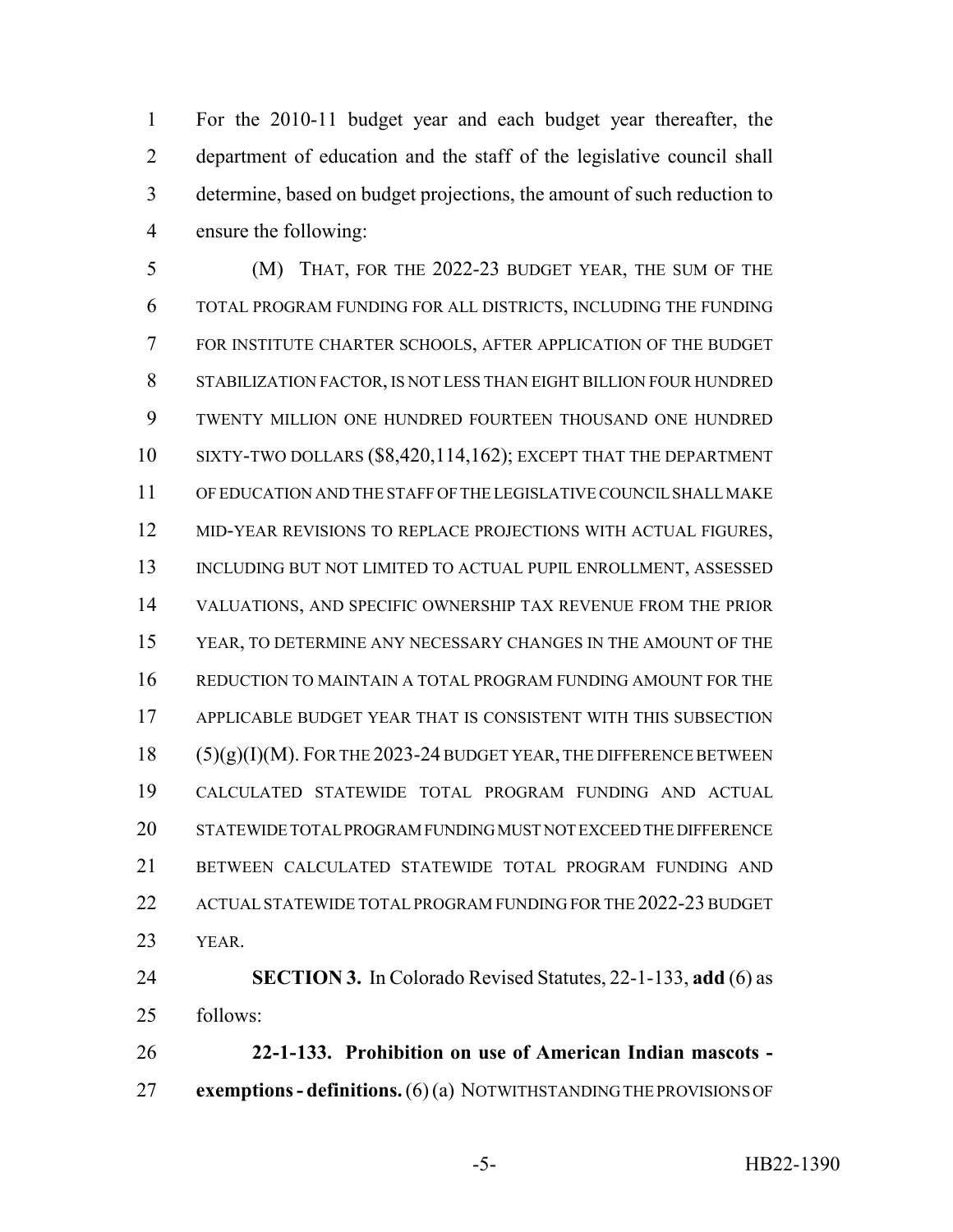1 THIS SECTION TO THE CONTRARY, A PUBLIC SCHOOL IN THE STATE IS 2 PROHIBITED FROM USING AN AMERICAN INDIAN MASCOT ON OR AFTER 3 JUNE 1, 2023, IF:

4 (I) THE PUBLIC SCHOOL IS USING AN AMERICAN INDIAN MASCOT; 5 (II) THE PUBLIC SCHOOL DOES NOT MEET THE CRITERIA FOR AN 6 EXEMPTION AS OUTLINED IN SUBSECTION  $(2)(b)$  OF THIS SECTION;

7 (III) THE PUBLIC SCHOOL WAS NOT IDENTIFIED PURSUANT TO 8 SUBSECTION  $(4)(a)$  OF THIS SECTION; AND

9 (IV) THE SCHOOL DISTRICT OF THE PUBLIC SCHOOL OR, IN THE 10 CASE OF AN INSTITUTE CHARTER SCHOOL, THE STATE CHARTER SCHOOL 11 INSTITUTE, WAS FIRST NOTIFIED ON OR AFTER JANUARY 1, 2022, BY THE 12 COMMISSION, IN COORDINATION WITH THE DEPARTMENT OF EDUCATION, 13 THAT IT IS USING AN AMERICAN INDIAN MASCOT IN VIOLATION OF 14 SUBSECTION (2) OF THIS SECTION.

15 (b) WHEN A PUBLIC SCHOOL DESCRIBED PURSUANT TO SUBSECTION 16 (6)(a) OF THIS SECTION DISCONTINUES ITS USE OF AN AMERICAN INDIAN 17 MASCOT PRIOR TO JUNE 1, 2023, THE PUBLIC SCHOOL SHALL NOTIFY ITS 18 SCHOOL DISTRICT OR, IN THE CASE OF AN INSTITUTE CHARTER SCHOOL, THE 19 STATE CHARTER SCHOOL INSTITUTE, THE COMMISSION, AND THE 20 DEPARTMENT OF EDUCATION, OF THE DISCONTINUATION.

21 (c) FOR EACH MONTH DURING WHICH A PUBLIC SCHOOL DESCRIBED 22 PURSUANT TO SUBSECTION  $(6)(a)$  of this section uses an American 23 INDIAN MASCOT AFTER JUNE 1, 2023, THE SCHOOL DISTRICT OF THE PUBLIC 24 SCHOOL OR, IN THE CASE OF AN INSTITUTE CHARTER SCHOOL, THE STATE 25 CHARTER SCHOOL INSTITUTE, SHALL PAY A FINE OF TWENTY-FIVE 26 THOUSAND DOLLARS TO THE STATE TREASURER, WHO SHALL CREDIT THE 27 MONEY RECEIVED TO THE STATE EDUCATION FUND CREATED IN SECTION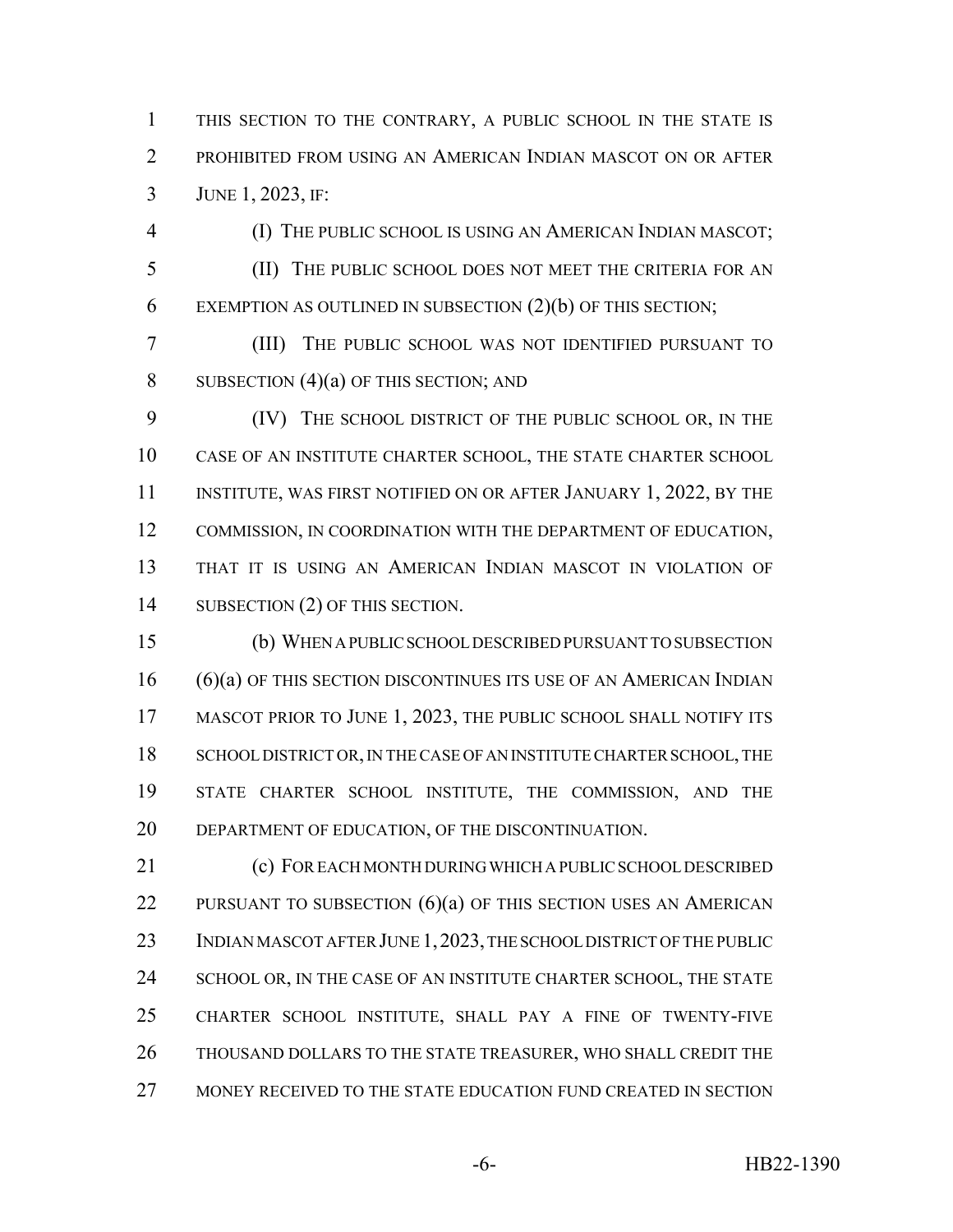1 17 (4) OF ARTICLE IX OF THE STATE CONSTITUTION.

 **SECTION 4.** In Colorado Revised Statutes, 22-5-111, **amend** (4) as follows:

 **22-5-111. Buildings and facilities - repeal.** (4) (a) Notwithstanding any provision of this article 5 to the contrary, 6 during the  $2021-22$  AND  $2022-23$  state fiscal year YEARS, before authorizing a full-time school or an additional location of an existing school that is physically located within the geographic boundaries of a school district that is not a member of the board of cooperative services, a board of cooperative services must obtain written consent from such school district.

 (b) The requirement for written consent set forth in subsection (4)(a) of this section does not apply to a school authorized or operating 14 prior to June 11, 2021, so long as the school continues to operate for the 15 2021-22 AND 2022-23 school year YEARS.

16 (c) This subsection (4) is repealed, effective July 1,  $\frac{2022}{2023}$ . **SECTION 5.** In Colorado Revised Statutes, 22-7-1210.5, **amend** (6)(b)(II) as follows:

 **22-7-1210.5. Per-pupil intervention money - uses - distribution - monitoring - repeal.** (6) (b) (II) (A) Notwithstanding the provisions of 21 subsection  $(6)(b)(I)$  of this section, a local education provider may retain more than fifteen percent of the amount of per-pupil intervention money 23 received in the 2020-21 budget year AND 2021-22 BUDGET YEARS for use 24 in accordance with this section in the  $2021-22$  AND  $2022-23$  budget year YEARS, RESPECTIVELY.

26 (B) This subsection  $(6)(b)(II)$  is repealed, effective July 1,  $\frac{2022}{20}$ 2023.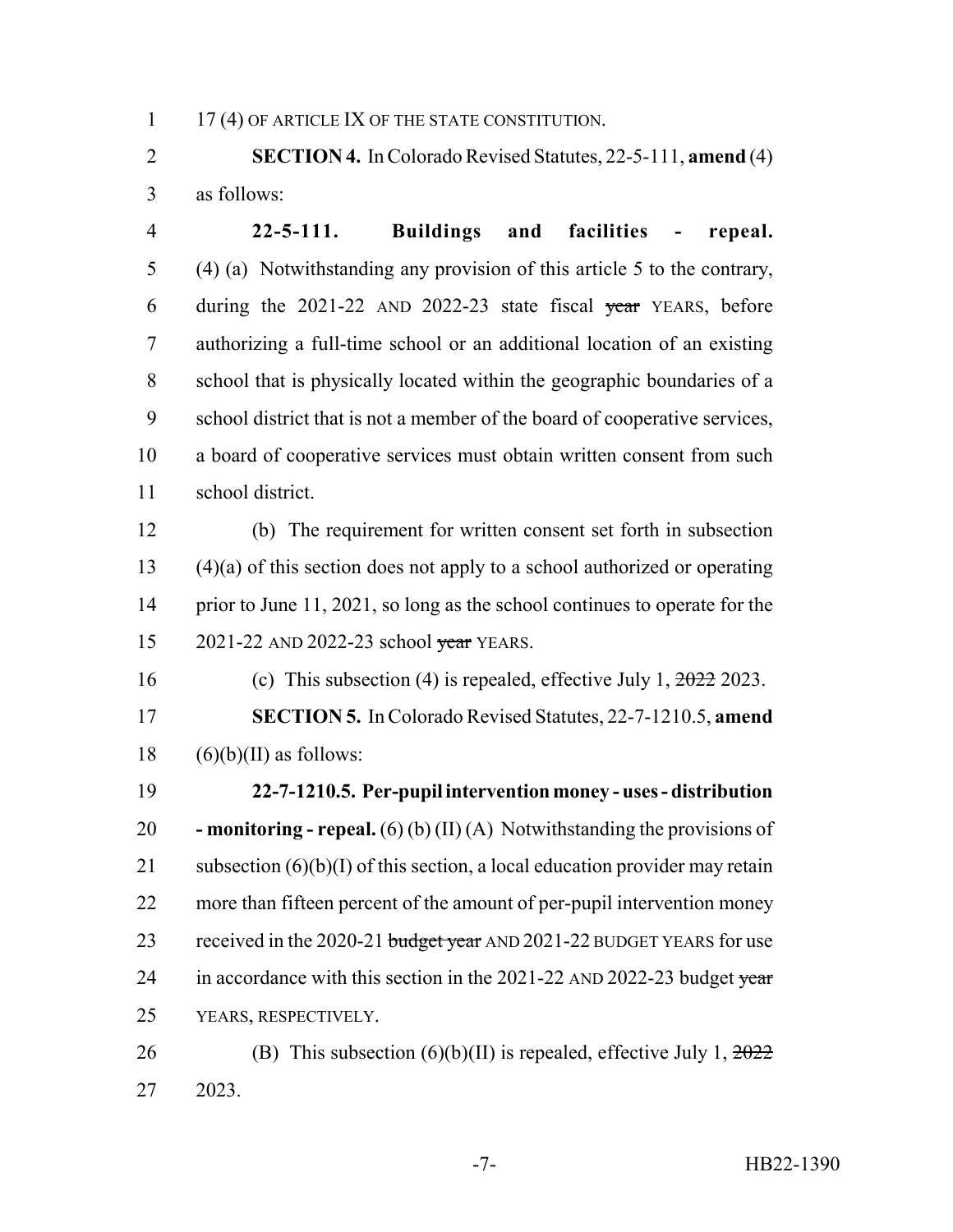**SECTION 6.** In Colorado Revised Statutes, 22-11-703, **amend** 2  $(5)(b)$  as follows:

 **22-11-703. Local accountability system - grant program established - repeal.** (5) (b) (I) The amount of a grant awarded pursuant to this section must be at least twenty-five thousand dollars per budget year but must not exceed fifty thousand dollars per budget year for a grant awarded to a single local education provider and must not exceed seventy-five thousand dollars per budget year for a grant awarded to a group of local education providers. The department shall distribute the amount of each grant over three budget years.

 (II) (A) NOTWITHSTANDING ANY PROVISIONS OF SUBSECTION (5)(b)(I) OF THIS SECTION TO THE CONTRARY, AS A RESULT OF THE SUSPENSION OF FUNDING FOR THE LOCAL ACCOUNTABILITY SYSTEM GRANT PROGRAM DURING THE 2020-21 BUDGET YEAR, THE 2020-21 BUDGET YEAR IS NOT INCLUDED IN DETERMINING THE THREE BUDGET YEARS FOR GRANT DISTRIBUTION.

 (B) THIS SUBSECTION (5)(b)(II) IS REPEALED, EFFECTIVE JULY 1, 2024.

 **SECTION 7.** In Colorado Revised Statutes, 22-11-705, **amend** (5)(a) as follows:

 **22-11-705. Local accountability systems - report.** (5) (a) (I) In 22 the third year of the grant program, the department shall contract with an external evaluator, which may be a state institution of higher education, to prepare a summary evaluation report of the implementation of the local accountability systems that receive grants. The evaluation must, at a minimum, include an evaluation of the success of each local accountability system in evaluating student success and the processes for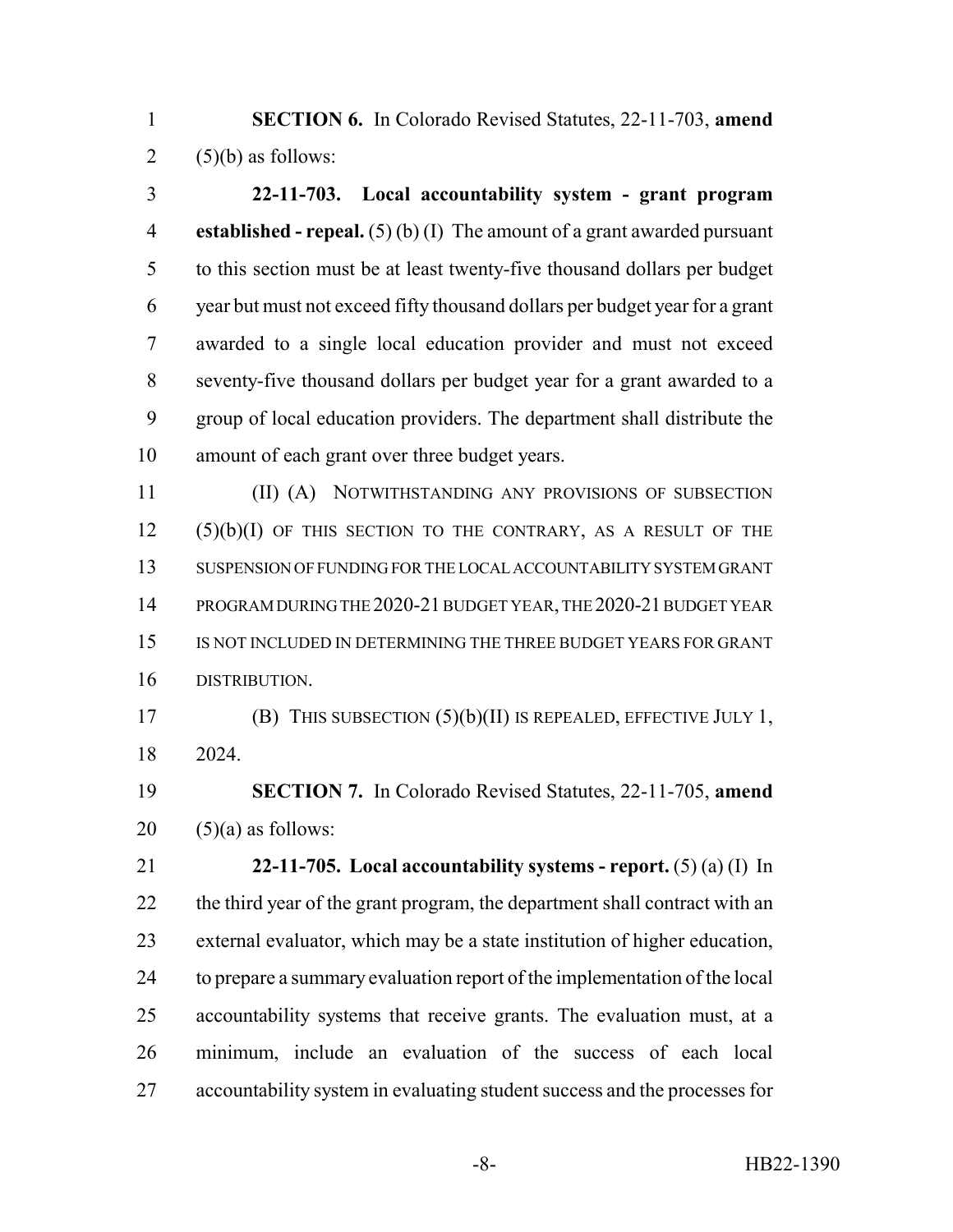ensuring a cycle of continuous improvement within the public schools of 2 the participating local education providers. At the annual meeting held pursuant to subsection (1) of this section at the end of the first year of the grant program, the department, participating local education providers, and the accountability system partners shall identify the goals, tools, and measures to be addressed by the summary evaluation report. The data used for the summary evaluation report must include qualitative and quantitative measures.

9 (II) NOTWITHSTANDING THE PROVISIONS OF SUBSECTION (5)(a)(I) 10 OF THIS SECTION TO THE CONTRARY, AS A RESULT OF THE SUSPENSION OF FUNDING FOR THE LOCAL ACCOUNTABILITY SYSTEM GRANT PROGRAM 12 DURING THE 2020-21 BUDGET YEAR, THE 2020-21 BUDGET YEAR IS NOT CONSIDERED A GRANT PROGRAM YEAR FOR PURPOSES OF DETERMINING 14 THE THIRD YEAR OF THE GRANT PROGRAM.

 **SECTION 8.** In Colorado Revised Statutes, 22-20.5-104, **amend** 16 (3), (4), and (5) as follows:

 **22-20.5-104. Pilot program - dyslexia markers - effective interventions - created - evaluation report - repeal.** (3) At the end of 19 the  $2021-22$  2022-23 school year, the department shall evaluate the implementation of the pilot program and the effectiveness of the strategies in identifying and supporting more students in the participating local education providers than were identified and supported in nonparticipating local education providers. Based on the evaluation, the department shall refine the resources for technical support, identification, and interventions, as necessary, and disseminate the resources to all local education providers in the state. Upon request, the department shall also provide the technical support necessary to effectively use the resources.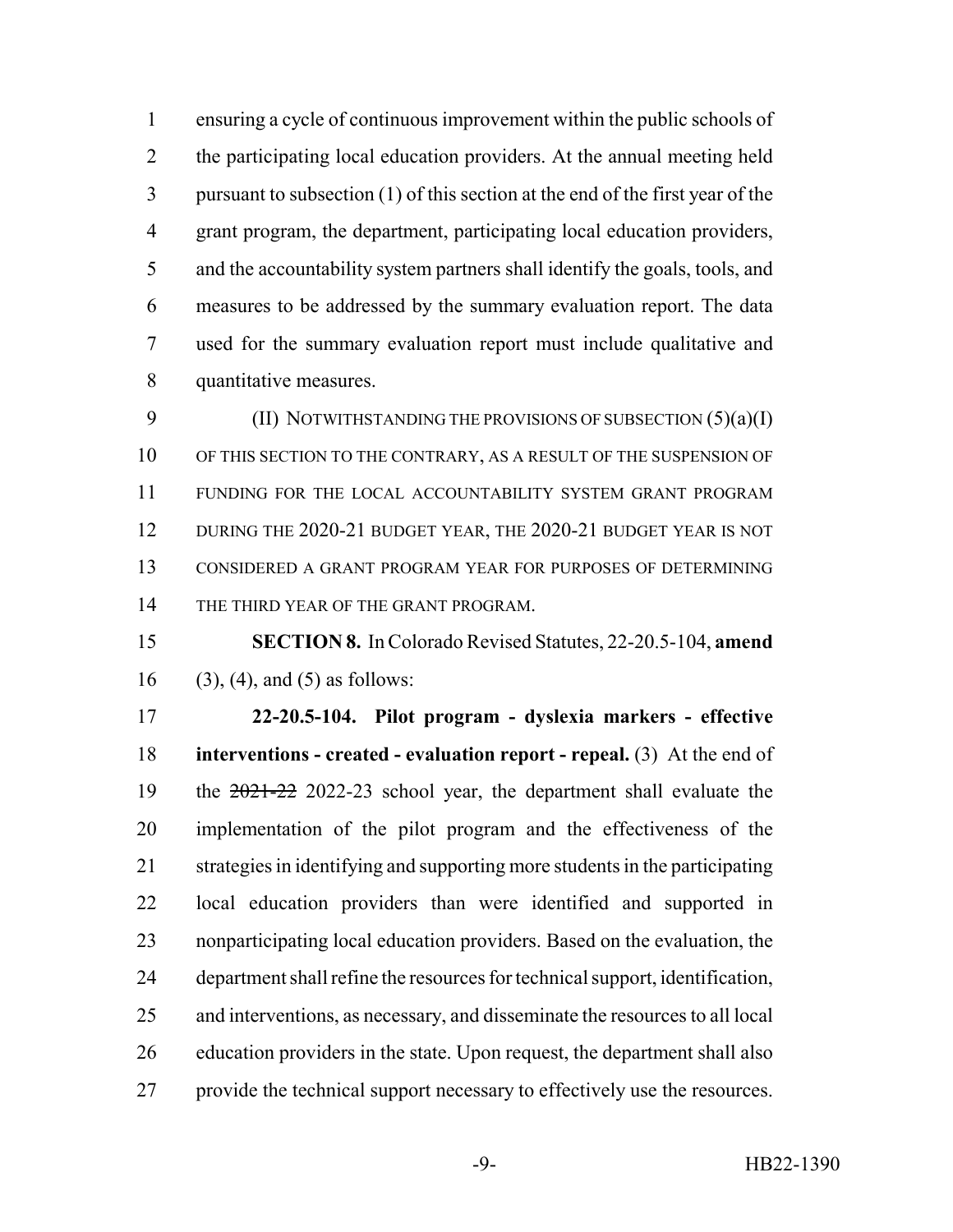(4) On or before December 31, 2022 2023, the department shall 2 submit to the state board of education and the education committees of the senate and the house of representatives, or any successor committees, a report concerning the implementation and evaluation of the pilot program. The department may include in the report any recommendations for legislation that the department deems necessary based on the evaluation of the pilot program.

(5) This section is repealed, effective July 1, 2023 2024.

 **SECTION 9.** In Colorado Revised Statutes, 22-36-101, **amend**  $10 \qquad (2)(a)$  as follows:

 **22-36-101. Choice of programs and schools within school districts.** (2) (a) Every school district shall adopt such policies and procedures as are reasonable and necessary to implement the provisions of subsection (1) of this section, including, but not limited to, timelines 15 for application to and acceptance in any program or school which THAT may provide for enrollment of the student on or before the pupil enrollment count day, and, while adopting policies and procedures, the school district shall consider adopting a policy establishing that an applicant with a proficiency rating of unsatisfactory in one or more academic areas who attends a public school that is required to implement a turnaround plan pursuant to section 22-11-406 or that is subject to restructuring pursuant to section 22-11-210 shall have priority over any 23 other applicant for enrollment purposes. IF A SCHOOL DISTRICT PERMITS A STUDENT WHOSE PARENT OR GUARDIAN IS A RESIDENT OF THE STATE BUT 25 NOT A RESIDENT OF THE DISTRICT TO ATTEND SCHOOL IN THE DISTRICT, THE SCHOOL DISTRICT SHALL NOT REQUIRE THE PARENT, GUARDIAN, OR STUDENT TO PAY TUITION TO ATTEND SCHOOL IN THE DISTRICT,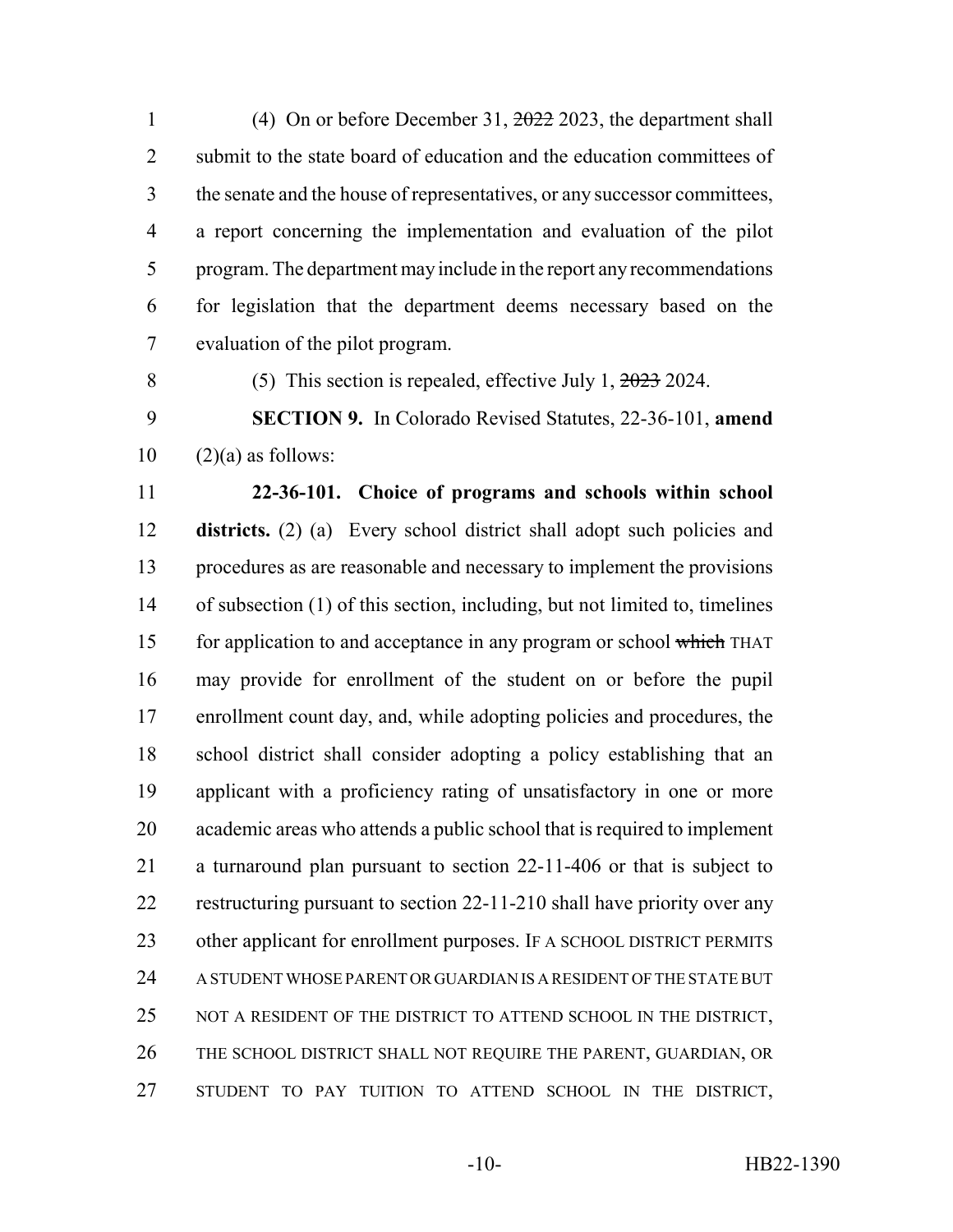REGARDLESS OF WHEN DURING THE SCHOOL YEAR, OR UNDER WHAT CIRCUMSTANCES, THE STUDENT ENROLLS IN OR ATTENDS SCHOOL IN THE DISTRICT.

 **SECTION 10.** In Colorado Revised Statutes, 22-60.3-204, **amend** (1)(b) as follows:

 **22-60.3-204. Program eligibility - financial assistance - funding.** (1) (b) As a condition of receiving financial assistance through the program, an applicant must agree to teach for a period of three years in a rural or small rural school district OR IN AN EDUCATOR SHORTAGE AREA, AS DETERMINED BY THE STATE BOARD OF EDUCATION. If an applicant does not fulfill the service condition of the program, the applicant shall repay the awarded financial assistance to the department in accordance with the rules promulgated by the state board.

 **SECTION 11.** In Colorado Revised Statutes, 22-94-102, **amend** 15  $(2)(f)$  as follows:

 **22-94-102. Contract to create quality teacher recruitment program.** (2) In awarding a contract pursuant to subsection (1) of this section, the department shall take into consideration the number of districts in which the vendor will place licensed teachers, the number of 20 licensed teachers that the vendor will place, and the potential number of children who will be taught by the licensed teachers. The department shall ensure that it awards the contract to one or more vendors that satisfy the following criteria:

 (f) The vendor commits to matching no less than one hundred 25 percent of any moneys MONEY that the department pays through a contract entered into pursuant to subsection (1) of this section. A vendor that responds to the department's solicitation for a contract issued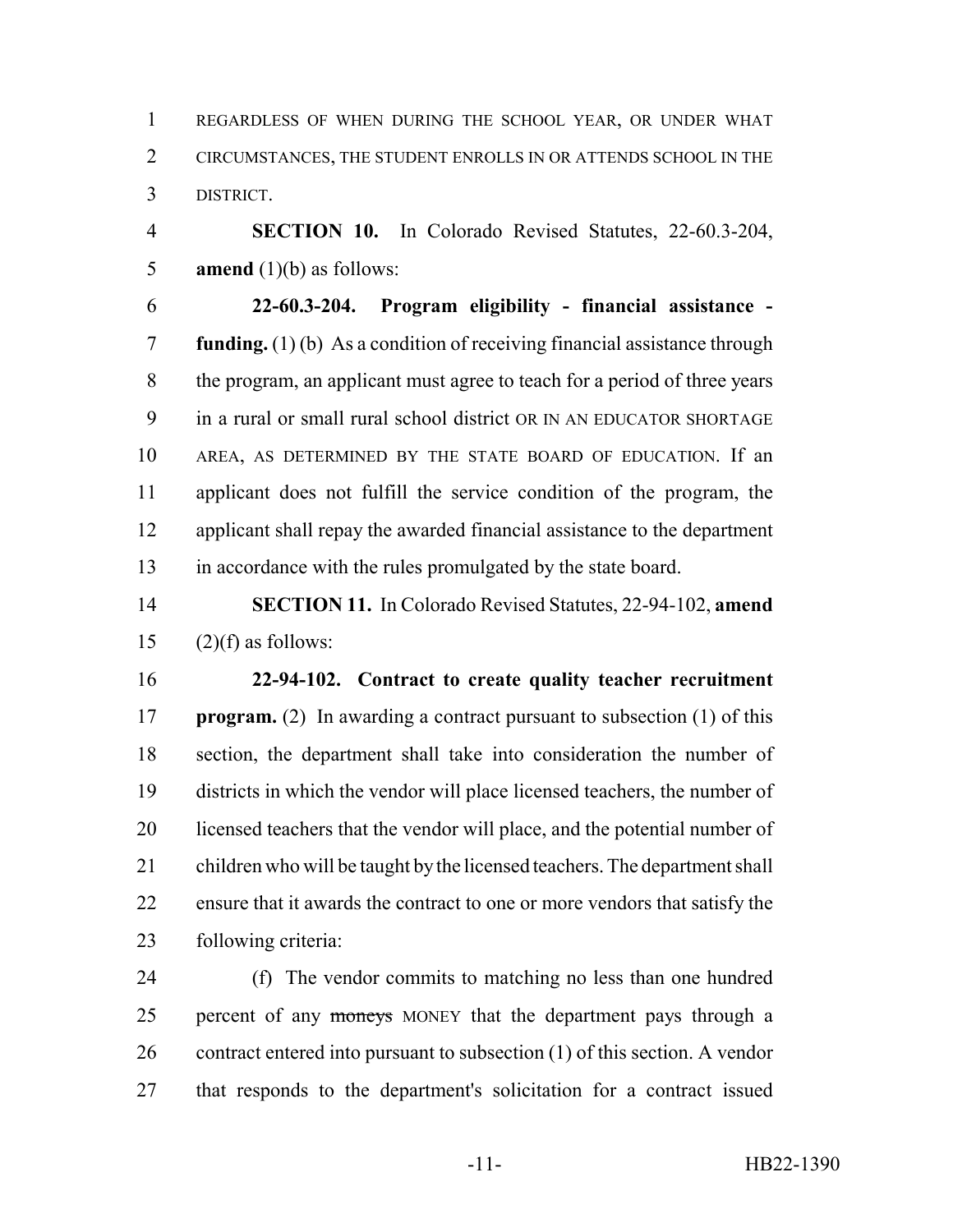| $\mathbf{1}$   | pursuant to subsection (1) of this section shall provide written                   |
|----------------|------------------------------------------------------------------------------------|
| $\overline{2}$ | documentation from one or more private or corporate donors OR SCHOOL               |
| $\overline{3}$ | DISTRICTS that pledge to make gifts, grants, or donations, to the vendor           |
| $\overline{4}$ | that, in total, equal at least the amount that the department has specified        |
| 5              | will be available for the purposes of a contract pursuant to subsection $(1)$      |
| 6              | of this section for the applicable fiscal year. The written documentation          |
| $\tau$         | must also include the date by which the vendor will receive the gifts,             |
| 8              | grants, or donations to be used in furtherance of the requirements of this         |
| 9              | article ARTICLE 94.                                                                |
| 10             | <b>SECTION 12.</b> In Colorado Revised Statutes, 22-100-102, amend                 |
| 11             | $(5)(b)$ as follows:                                                               |
| 12             | 22-100-102. Local school food purchasing program - creation                        |
| 13             | <b>- report - rules - repeal.</b> $(5)(b)$ The department is authorized to monitor |
| 14             | the school food purchasing program to ensure program integrity. and to             |
| 15             | annually reallocate money among participating providers to maximize the            |
| 16             | amount of the money given.                                                         |
| 17             | <b>SECTION 13.</b> In Colorado Revised Statutes, 22-102-103, amend                 |
| 18             | $(4)$ , $(7)$ , and $(8)$ as follows:                                              |
| 19             | 22-102-103. Definitions. As used in this article 102, unless the                   |
| 20             | context otherwise requires:                                                        |
| 21             | (4) "School counselor" means a counselor holding a master's                        |
| 22             | degree in educational counseling and a professional special services               |
| 23             | license in Colorado PERSON WITH A TEMPORARY EDUCATOR ELIGIBILITY                   |
| 24             | AUTHORIZATION ISSUED PURSUANT TO SECTION 22-60.5-111 (5) WHO IS                    |
| 25             | WORKING TO ATTAIN A SPECIAL SERVICES PROVIDER LICENSE FOR SCHOOL                   |
| 26             | COUNSELING, OR A LICENSE ISSUED PURSUANT TO ARTICLE 60.5 OF THIS                   |
| 27             | TITLE 22 with an endorsement in school counseling, including but not               |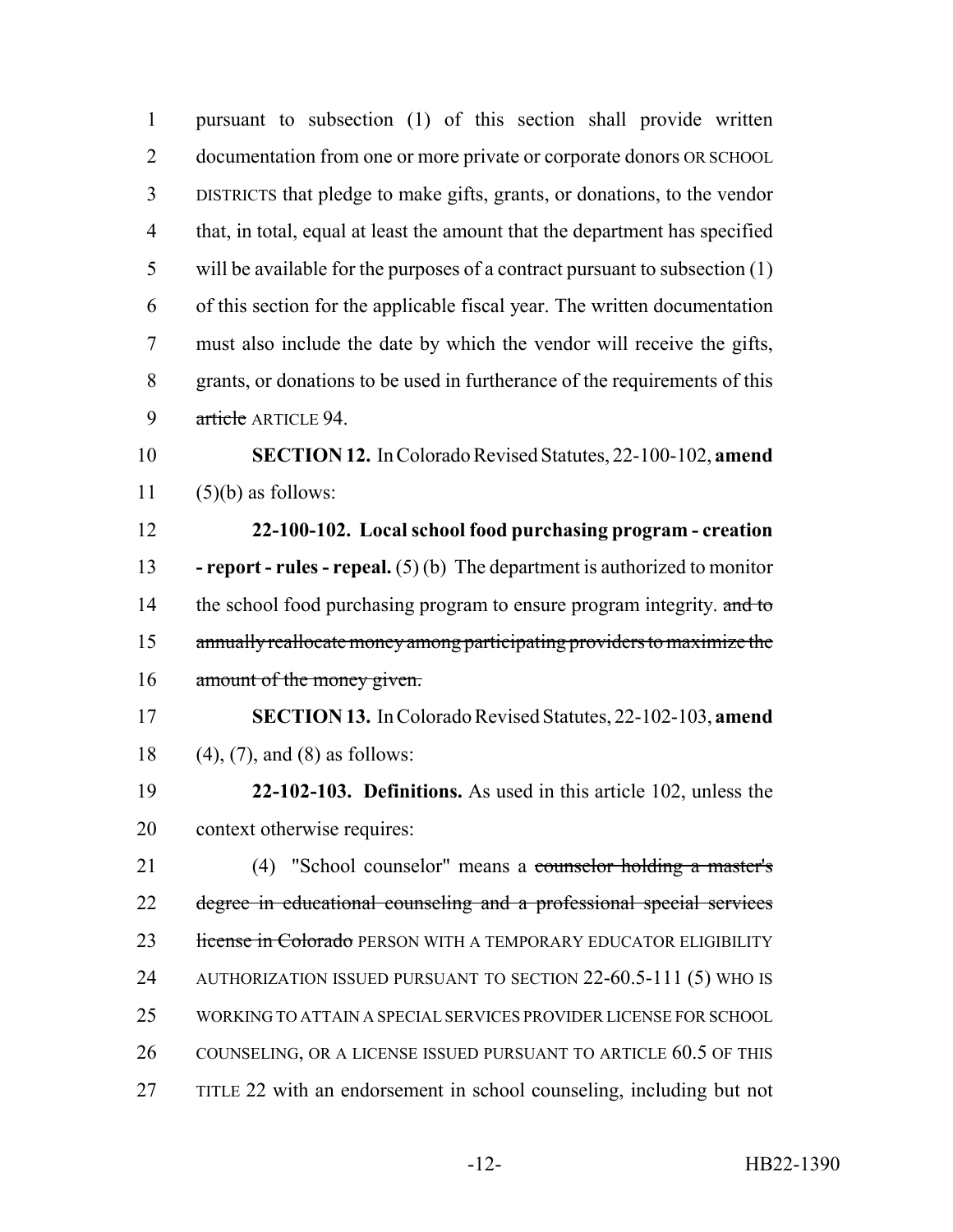limited to the completion of course work in the areas of academic and social-emotional development; assessment for social and emotional concerns, including suicide prevention and intervention; crisis intervention; social-emotional prevention programs, including character education and violence prevention; mental health; protective factors for at-risk students; and career awareness, exploration, and planning.

 (7) "School psychologist" means a school psychologist holding a master's degree and a professional special services license in Colorado PERSON WITH A TEMPORARY EDUCATOR ELIGIBILITY AUTHORIZATION ISSUED PURSUANT TO SECTION 22-60.5-111 (5) WHO IS WORKING TO ATTAIN A SPECIAL SERVICES PROVIDER LICENSE AS A SCHOOL 12 PSYCHOLOGIST, OR A LICENSE ISSUED PURSUANT TO ARTICLE 60.5 OF THIS TITLE 22 with a school psychologist endorsement.

 (8) "School social worker" means a social worker holding a master's degree and a professional special services license in Colorado PERSON WITH A TEMPORARY EDUCATOR ELIGIBILITY AUTHORIZATION ISSUED PURSUANT TO SECTION 22-60.5-111 (5) WHO IS WORKING TO ATTAIN A SPECIAL SERVICES PROVIDER LICENSE AS A SCHOOL SOCIAL WORKER, OR A LICENSE ISSUED PURSUANT TO ARTICLE 60.5 OF THIS TITLE 20 22 with an endorsement in school social work, including but not limited to the completion of course work in the areas of school and special education law, including content covering functional behavior assessment and the development of behavior intervention plans.

 **SECTION 14.** In Colorado Revised Statutes, 22-102-104, **amend** 25 (1) and  $(2)(a)$  as follows:

 **22-102-104. K-5 social and emotional health pilot program - creation - selection of pilot schools - rules.** (1) There is created the K-5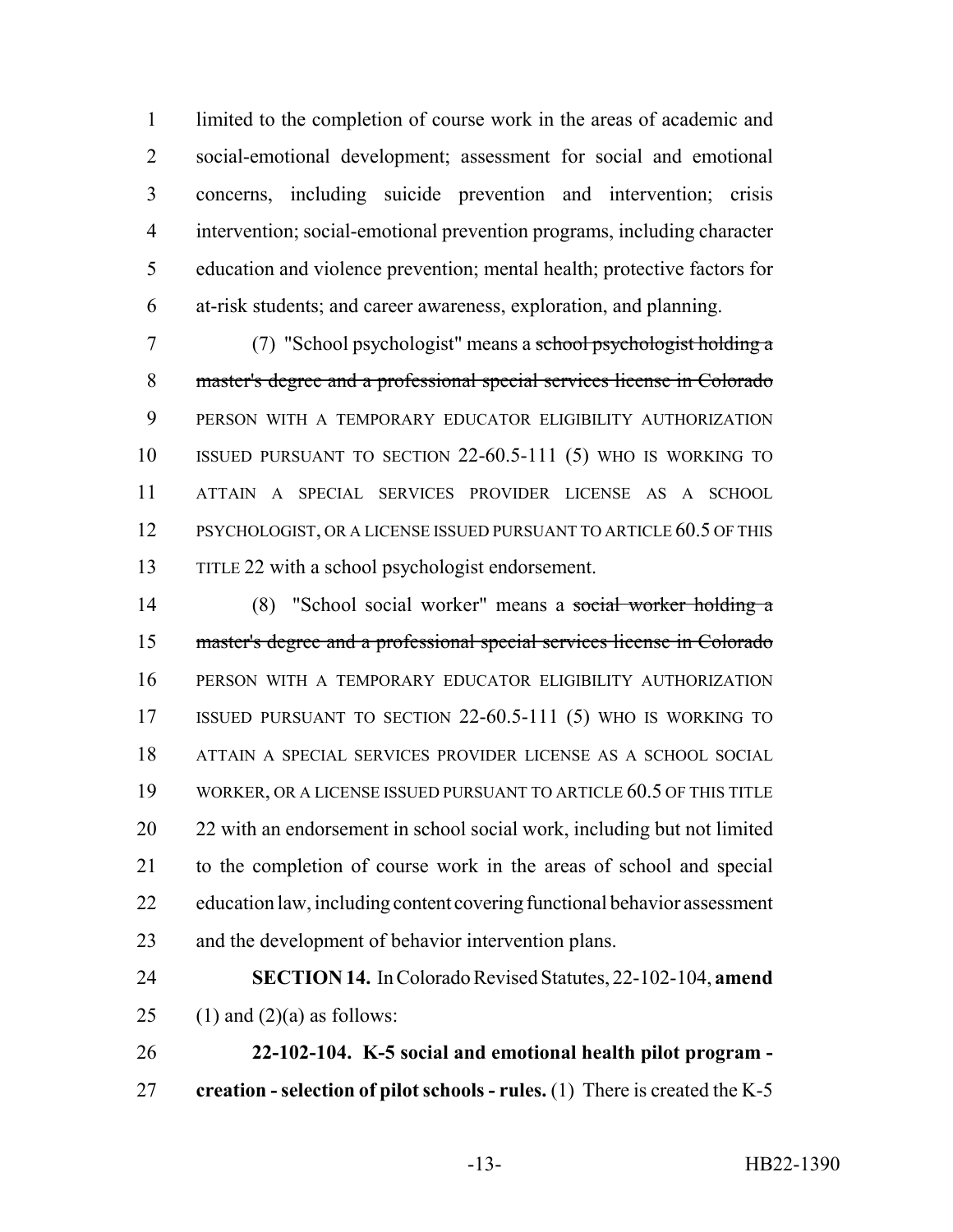social and emotional health pilot program in the department to determine the impact of dedicated school mental health professionals in kindergarten through fifth grade in elementary schools that have high-poverty, high-need students. The pilot program is implemented within the selected pilot schools and administered by the department as 6 a pilot program for three consecutive FOUR school years, unless extended by the general assembly. Subject to available appropriations or gifts, 8 grants, or donations for the three-year FOUR-YEAR term of the pilot program, pursuant to section 22-102-106, the department shall employ or contract with a pilot program coordinator and contract for preliminary and 11 final program evaluations of the pilot program. The department STATE BOARD OF EDUCATION shall promulgate any rules necessary for the administration of the pilot program.

 (2) (a) Subject to available appropriations or gifts, grants, or 15 donations for the three-year FOUR-YEAR term of the pilot program, no later than January 15 immediately preceding the first implementation year, the department shall select up to ten pilot schools to participate in the pilot program. If available appropriations and gifts, grants, or donations are insufficient to fully fund the pilot program, the department may select fewer than ten pilot schools to participate in the pilot program. The department shall select pilot schools that exhibit the characteristics 22 set forth in subsection (2)(b) of this section and that are appropriate test 23 schools to evaluate the impact and effectiveness of the pilot program. The pilot schools must demonstrate a willingness to participate in the pilot program and to collect the data and information necessary for the evaluation of the pilot program.

**SECTION 15.** In Colorado Revised Statutes, 22-102-105, **amend**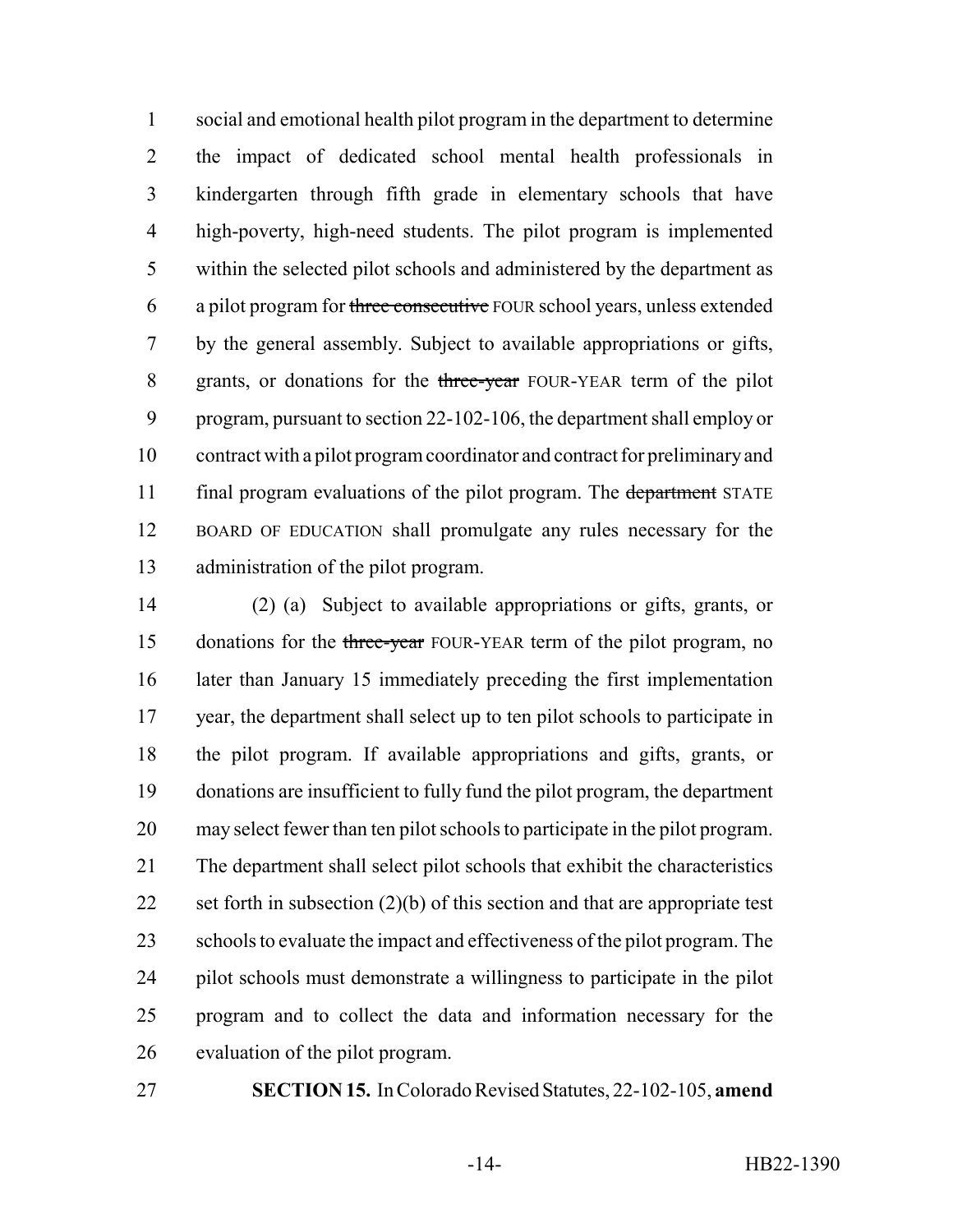1  $(4)(a)$  as follows:

 **22-102-105. Implementation of pilot program.** (4) (a) In implementing the pilot program, the school mental health professionals shall work as a team, with each professional providing services to students and offering training and resources to school faculty and administrators that WHO are authorized under the school mental health 7 professional's special services AUTHORIZATION OR THE PROFESSIONAL'S license and endorsement.

 **SECTION 16.** In Colorado Revised Statutes, 22-102-106, **amend**  $10 \qquad (2)(a)$  as follows:

 **22-102-106. Pilot program coordinator - evaluation of pilot program - student impacts and outcomes.** (2) (a) The department shall select a professional program evaluator to complete a preliminary evaluation of the pilot program on or before September 1 of the second full school year of implementation of the pilot program and a final evaluation of the pilot program to be completed on or before September 17 1 immediately following the conclusion of the final school year of the pilot program. Subject to available appropriations or gifts, grants, or 19 donations for the three-year FOUR-YEAR term of the pilot program, the department shall contract with the evaluator in the school year prior to the implementation of the pilot program in the pilot schools to create a process for the collection and transmission of data and information to the evaluator to ensure that the evaluator has the data and information necessary to complete the preliminary and final reports concerning the impact and outcomes of the pilot program. The pilot program evaluator, in conjunction with the department, shall select a group of control schools 27 that have school characteristics and student demographics similar to those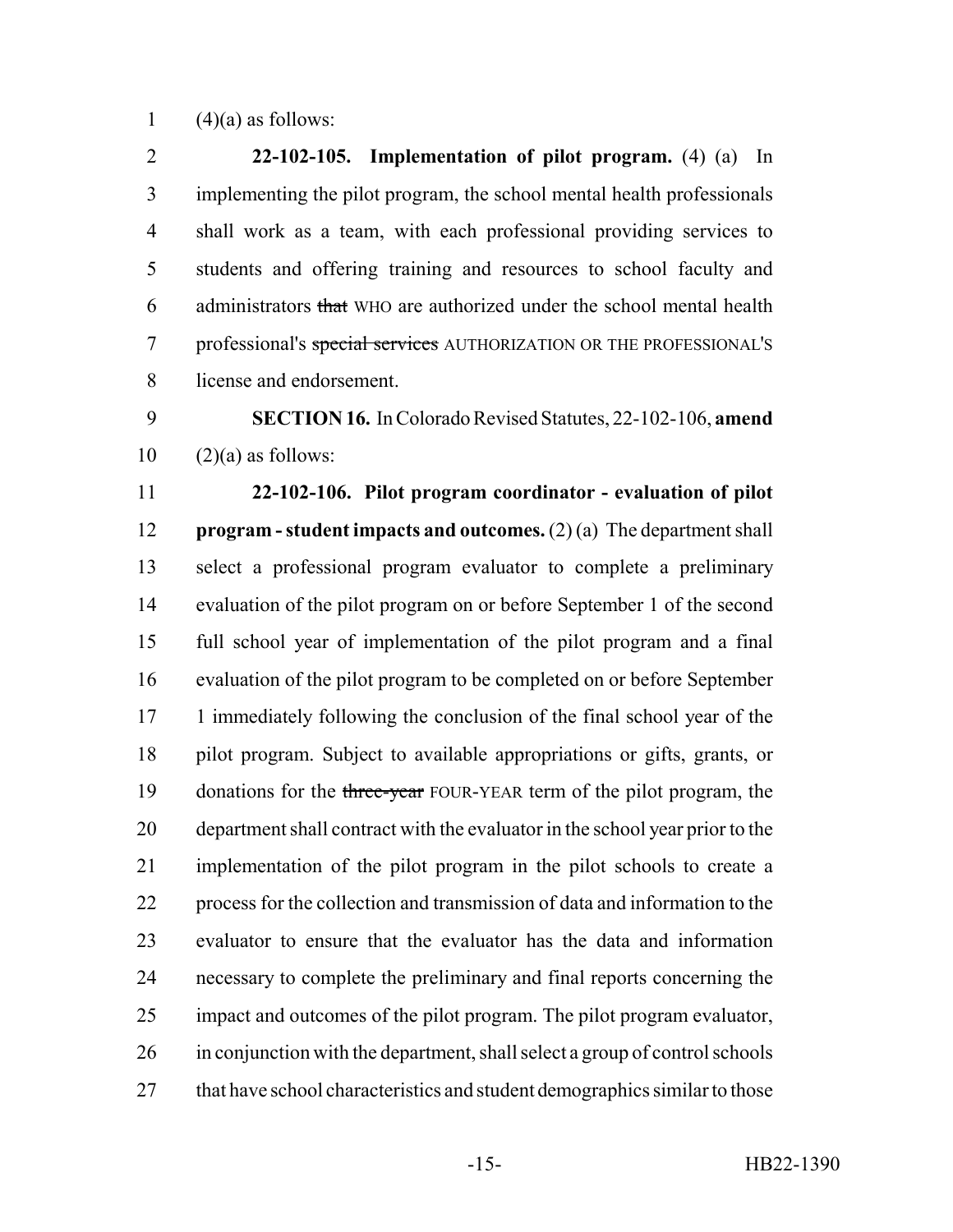of the pilot schools to serve as a control group for purposes of evaluating 2 the impacts and outcomes of the pilot program on participating students and pilot schools. Data collected for pilot schools and control group schools must include data from school climate and healthy schools surveys for any grade in which such surveys have been created.

 **SECTION 17.** In Colorado Revised Statutes, 24-90-120, **amend** 7 (4)(a) and (6)(c) as follows:

 **24-90-120. Colorado imagination library program - creation - request for proposal - state librarian duties - report - legislative declaration - definitions.** (4) (a) The contractor, in operating the program pursuant to subsection (2) of this section, shall pay to the 12 national nonprofit foundation fifty percent of the statewide cost to provide free books to eligible children enrolled in the program, as determined by the national nonprofit foundation. The general assembly shall annually appropriate money from the general fund to the department of education for the state librarian to distribute to the contractor for the state's FIFTY PERCENT share of the cost to provide the books AND OPERATE THE PROGRAM.

 (6) (c) Twenty percent of money appropriated for the 2021-22 20 state fiscal year, and ten percent of money appropriated for the 2022-23 21 fiscal year and each fiscal year thereafter, may be used for the contractor 22 operating the program for duties set forth in subsections  $(2)(a)$  to  $(2)(f)$ of this section.

 **SECTION 18.** In Colorado Revised Statutes, 29-1-606, **add** (9) as follows:

 **29-1-606. Submission of reports - repeal.** (9) (a) NOTWITHSTANDING THE PROVISIONS OF THIS SECTION TO THE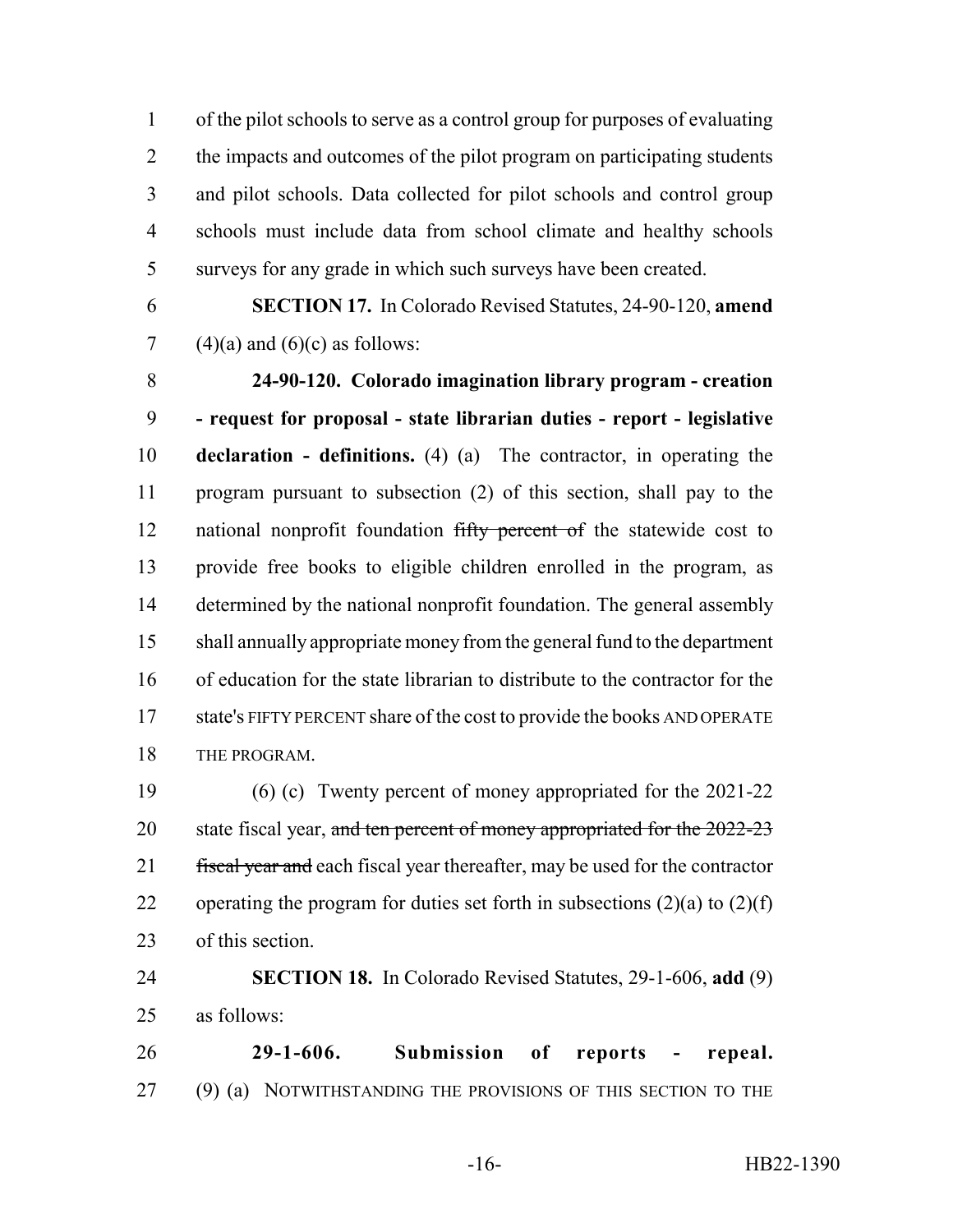CONTRARY, FOR A SCHOOL DISTRICT'S 2021-22 BUDGET YEAR, THE STATE AUDITOR SHALL NOT AUTHORIZE THE COUNTY TREASURER TO PROHIBIT THE RELEASE OF MONEY GENERATED BY THE SCHOOL DISTRICT PURSUANT TO SUBSECTION (5)(b)(I) OF THIS SECTION, BUT SHALL GRANT THE SCHOOL DISTRICT AN ADDITIONAL EXTENSION OF TWELVE MONTHS TO COMPLETE THE AUDIT AND SUBMIT THE AUDIT REPORT, IF THE SCHOOL DISTRICT:

 (I) IS A RURAL SCHOOL DISTRICT OR SMALL RURAL SCHOOL 8 DISTRICT, AS DEFINED IN SECTION 22-7-1211 (4);

 (II) HAS EXHAUSTED ALL AVAILABLE EXTENSIONS PERMITTED BY THIS SECTION; AND

 (III) DEMONSTRATES TO THE STATE AUDITOR IT WAS UNABLE TO RETAIN AN AUDITOR TO COMPLETE THE AUDITING REQUIREMENTS 13 PURSUANT TO THIS PART 6.

 (b) IF THE SCHOOL DISTRICT DOES NOT COMPLETE THE AUDIT AND SUBMIT THE AUDIT REPORT WITHIN THE ADDITIONAL EXTENSION PROVIDED 16 PURSUANT TO SUBSECTION (9)(a) OF THIS SECTION, THE STATE AUDITOR SHALL MAKE OR CAUSE SUCH AUDIT TO BE MADE, PURSUANT TO 18 SUBSECTION  $(5)(b)(II)$  OF THIS SECTION.

 (c) THIS SUBSECTION (9) IS REPEALED, EFFECTIVE JULY 1, 2024. **SECTION 19. Appropriation.** For the 2022-23 state fiscal year, \$100,000 is appropriated to the department of education. This appropriation is from the general fund. The department may use this appropriation for contracting with an external evaluator to perform the evaluation of local accountability systems required pursuant to section 22-11-705 (5), C.R.S.

**SECTION 20. Safety clause.** The general assembly hereby finds,